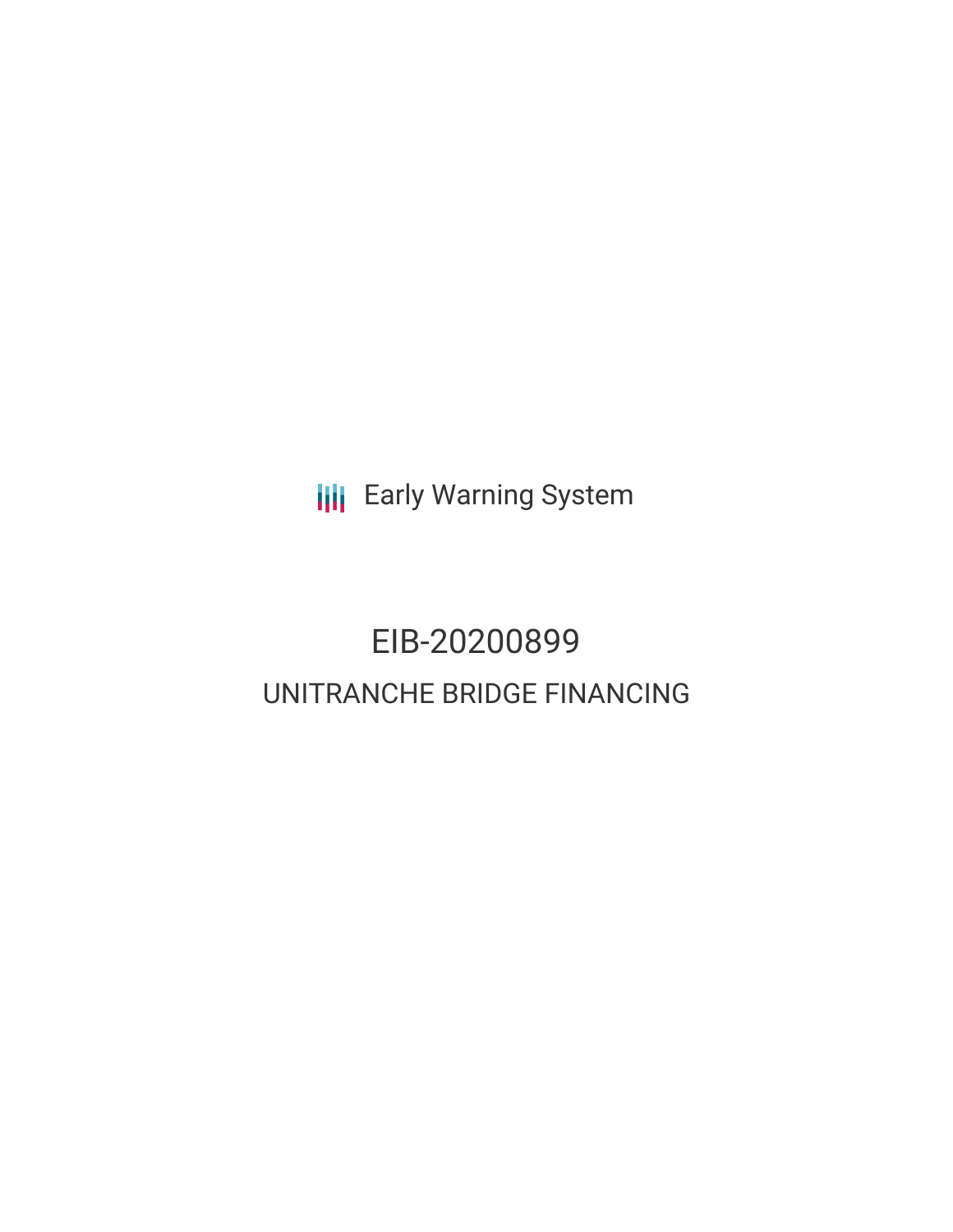

#### **Quick Facts**

| <b>Countries</b>               | Portugal, Spain                 |
|--------------------------------|---------------------------------|
| <b>Financial Institutions</b>  | European Investment Bank (EIB)  |
| <b>Status</b>                  | Approved                        |
| <b>Bank Risk Rating</b>        | U                               |
| <b>Voting Date</b>             | 2021-12-17                      |
| <b>Borrower</b>                | <b>BEN OLDMAN ADVISORS SARL</b> |
| <b>Sectors</b>                 | Climate and Environment, Energy |
| <b>Investment Type(s)</b>      | Loan                            |
| <b>Investment Amount (USD)</b> | \$111.76 million                |
| <b>Project Cost (USD)</b>      | \$318.52 million                |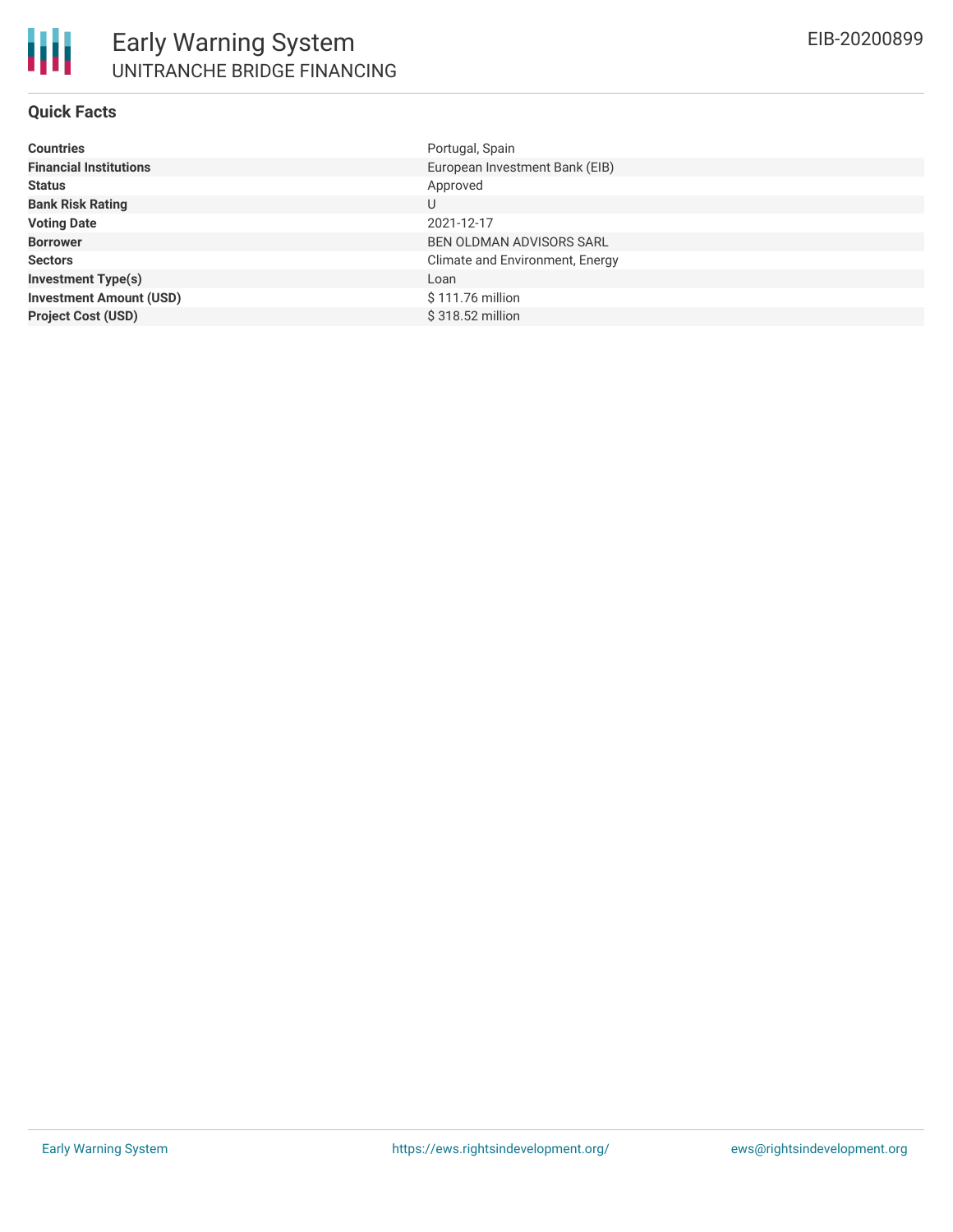

#### **Project Description**

According to the bank website, the proposed EIB operation will finance a lending vehicle that will provide unitranche loans to solar photovoltaic (PV) and wind on-shore projects in Iberia (Spain and Portugal). The vehicle is promoted and managed by Ben Oldman and expects to invest EUR 200 million through unitranche loans in 2-3 years. The vehicle will be funded by a junior bond subscribed by investors and by a senior facility provided by EIB.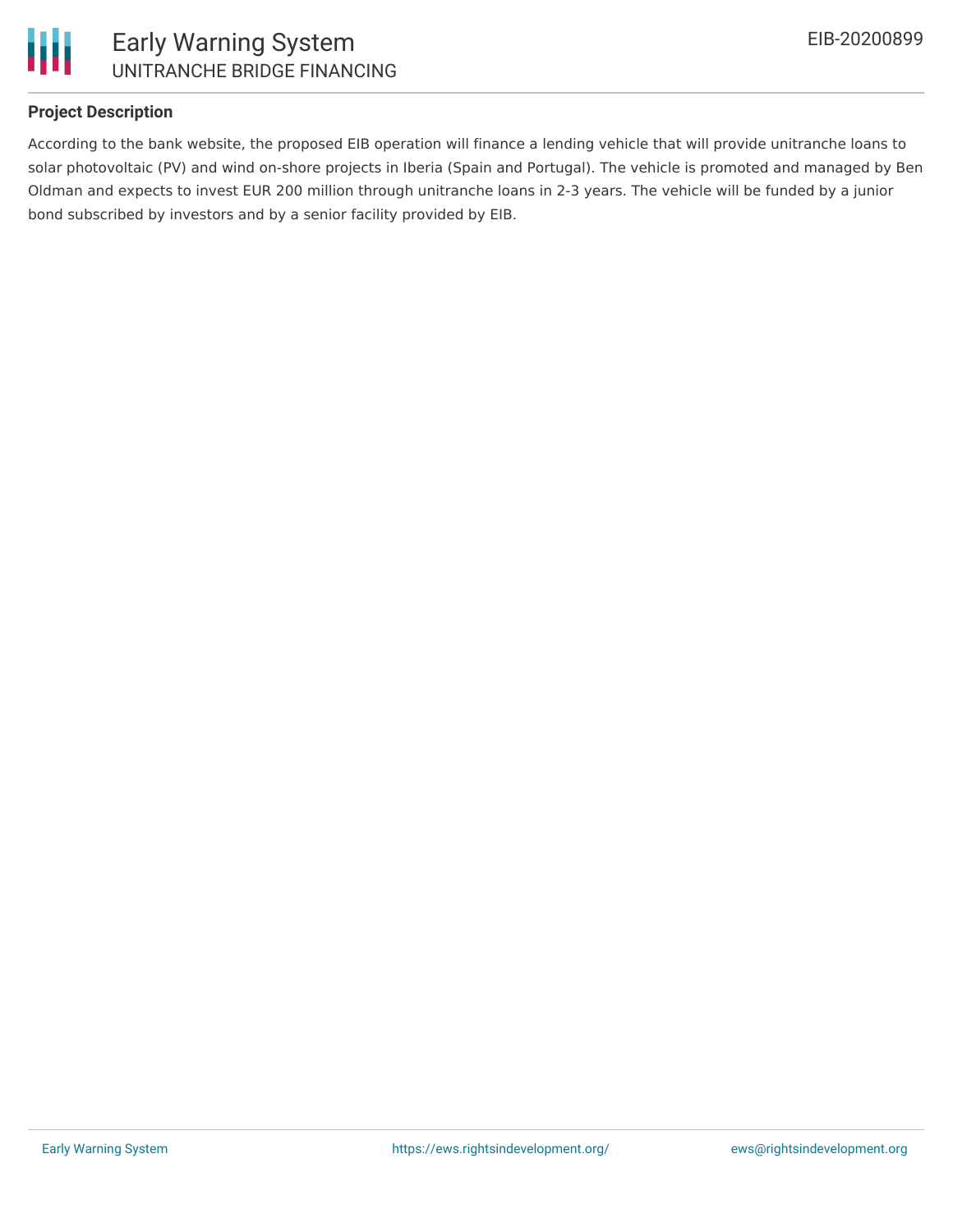

#### **Investment Description**

European Investment Bank (EIB)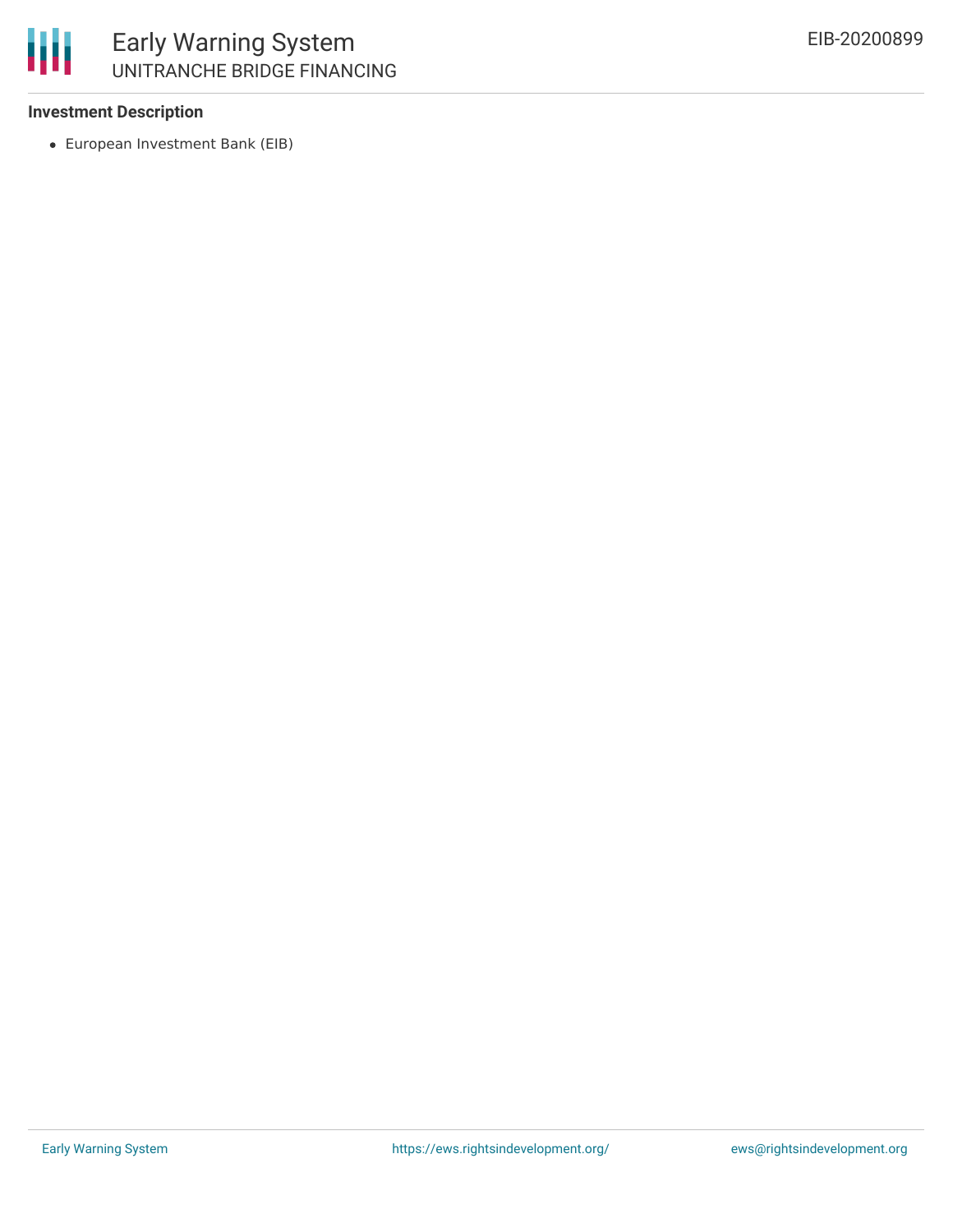# 冊

### Early Warning System UNITRANCHE BRIDGE FINANCING

| <b>Private Actor 1</b> | <b>Private Actor</b><br>1 Role | <b>Private Actor</b><br><b>Sector</b> | <b>Relation</b>          | <b>Private Actor 2</b>   | <b>Private Actor</b><br>2 Role | <b>Private Actor</b><br>2 Sector |
|------------------------|--------------------------------|---------------------------------------|--------------------------|--------------------------|--------------------------------|----------------------------------|
| $\sim$                 |                                | $\sim$                                | $\overline{\phantom{a}}$ | BEN OLDMAN ADVISORS SARL | Client                         | $\sim$                           |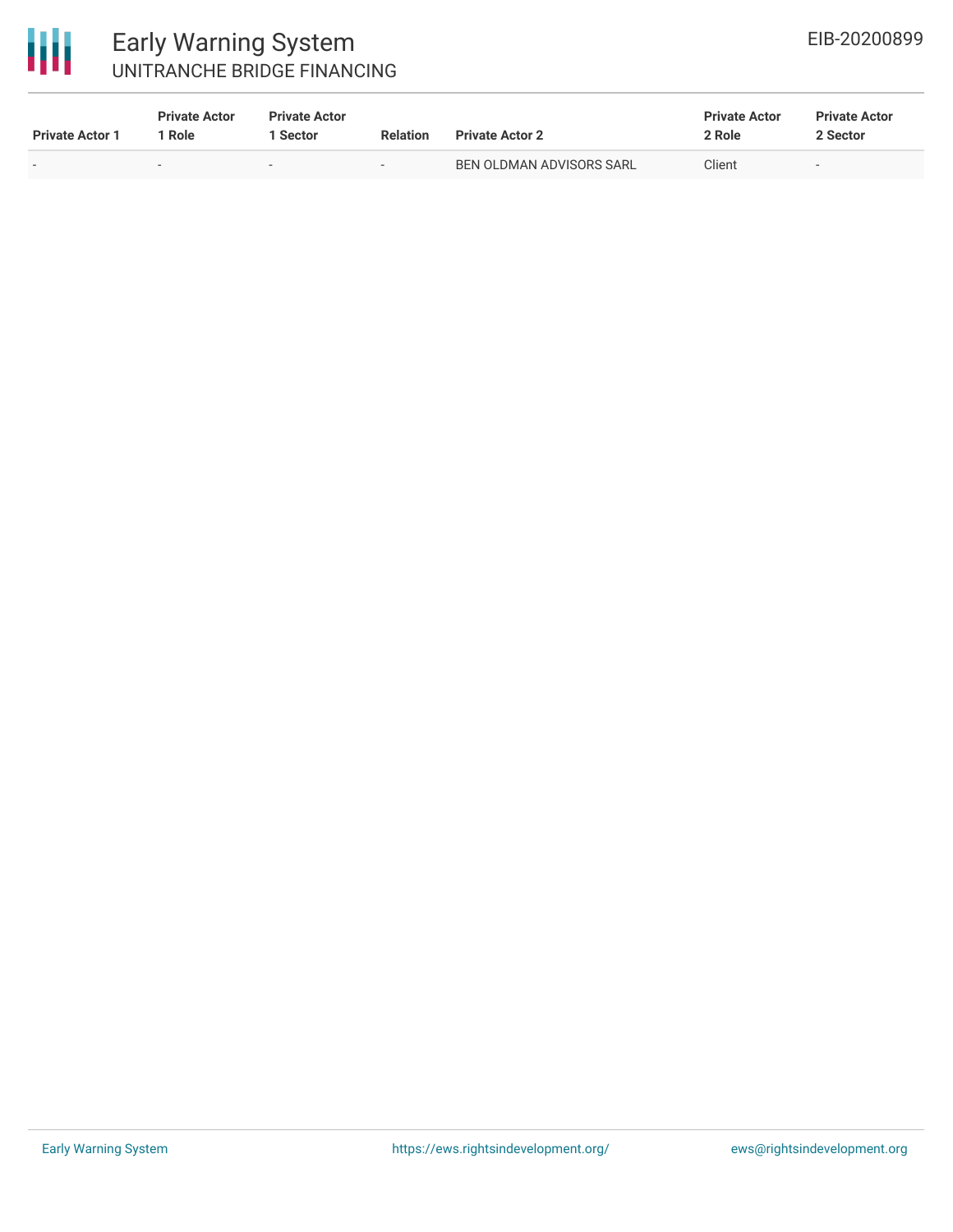#### **Contact Information**

#### ACCESS TO INFORMATION

You can submit an information request for project information at: https://www.eib.org/en/infocentre/registers/requestform/request-form-default.htm

#### ACCOUNTABILITY MECHANISM OF EIB

The EIB Complaints Mechanism is designed to facilitate and handle complaints against the EIB by individuals, organizations or corporations affected by EIB activities. When exercising the right to lodge a complaint against the EIB, any member of the public has access to a two-tier procedure, one internal - the Complaints Mechanism Office - and one external - the European Ombudsman. A complaint can be lodged via a written communication addressed to the Secretary General of the EIB, via email to the dedicated email address: complaints@eib.org, by completing the online complaint form available at the following address: http://www.eib.org/complaints/form via fax or delivered directly to the EIB Complaints Mechanism Division, any EIB local representation office or any EIB staff. For further details, check:

http://www.eib.org/attachments/strategies/complaints\_mechanism\_policy\_en.pdf

When dissatisfied with a complaint to the EIB Complaints Mechanism, citizens can then turn towards the European Ombudsman. A memorandum of Understanding has been signed between the EIB and the European Ombudsman establishes that citizens (even outside of the EU if the Ombudsman finds their complaint justified) can turn towards the Ombudsman on issues related to 'maladministration' by the EIB. Note that before going to the Ombudsman, an attempt must be made to resolve the case by contacting the EIB. In addition, the complaint must be made within two years of the date when the facts on which your complaint is based became known to you. You can write to the Ombudsman in any of the languages of the European Union. Additional details, including filing requirements and complaint forms, are available at: http://www.ombudsman.europa.eu/atyourservice/interactiveguide.faces